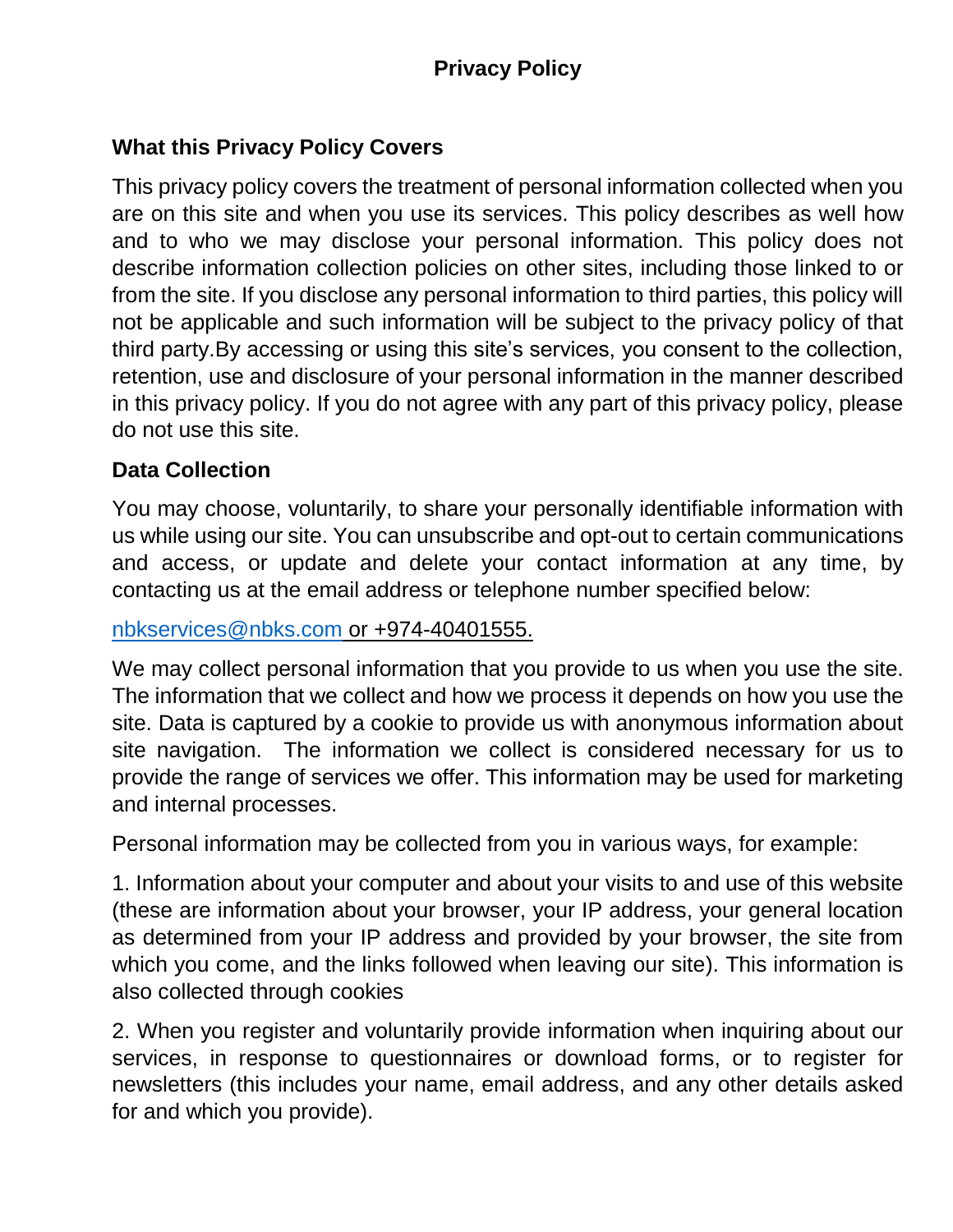3. When you conduct activities on our site through redirection from other sites or social media platforms, we may collect your name and contact details, details of your subscription to our services, and other information gathered by those sites or social media platforms and transferred to us, including your address.

## **Cookies.**

We may collect certain preference information of website users through the use of HTTP cookies which are small files stored on your web browser in order to optimize the design of the site. Cookies enable us to track and aggregate user behavior data so that we may better target the interests of our users and enhance their experience on the site. You can set your browser to refuse all cookies or to indicate when a cookie is being sent. However, some website features or services may not function properly without cookies.

# **Use and disclosure of information**

We may gather personal information about you to allow us to process your registration, provide any other services requested, respond to your inquiries about content and other services and make proposals for future service needs. The relevant information is then used by us, our agents, business partners or subcontractors to communicate with you on any matter relating to the conduct of your account and the provision of the services.

We may use your information, as provided by you through the site, to contact and correspond with you and/or to respond to your inquiries, as well as for other business purposes such as adding you to our marketing lists, what else?? We or our agents, business partners or sub-contractors may contact you by email, text or telephone to ask you for your feedback and comments on our services.

We may also use aggregate information andstatistics for the purposes of monitoring website usage in order to help us to develop our website and our services. We may also provide such aggregate information to third parties. These statistics will not include information that can be used to identify you.

From time to time we may provide your information to our customer service agencies for research and analysis purposes so that we can monitor and improve the services we provide.

We do not disclose any personal information about you to any third parties except as stated in this privacy policy, as otherwise permitted by law, or as authorized by you.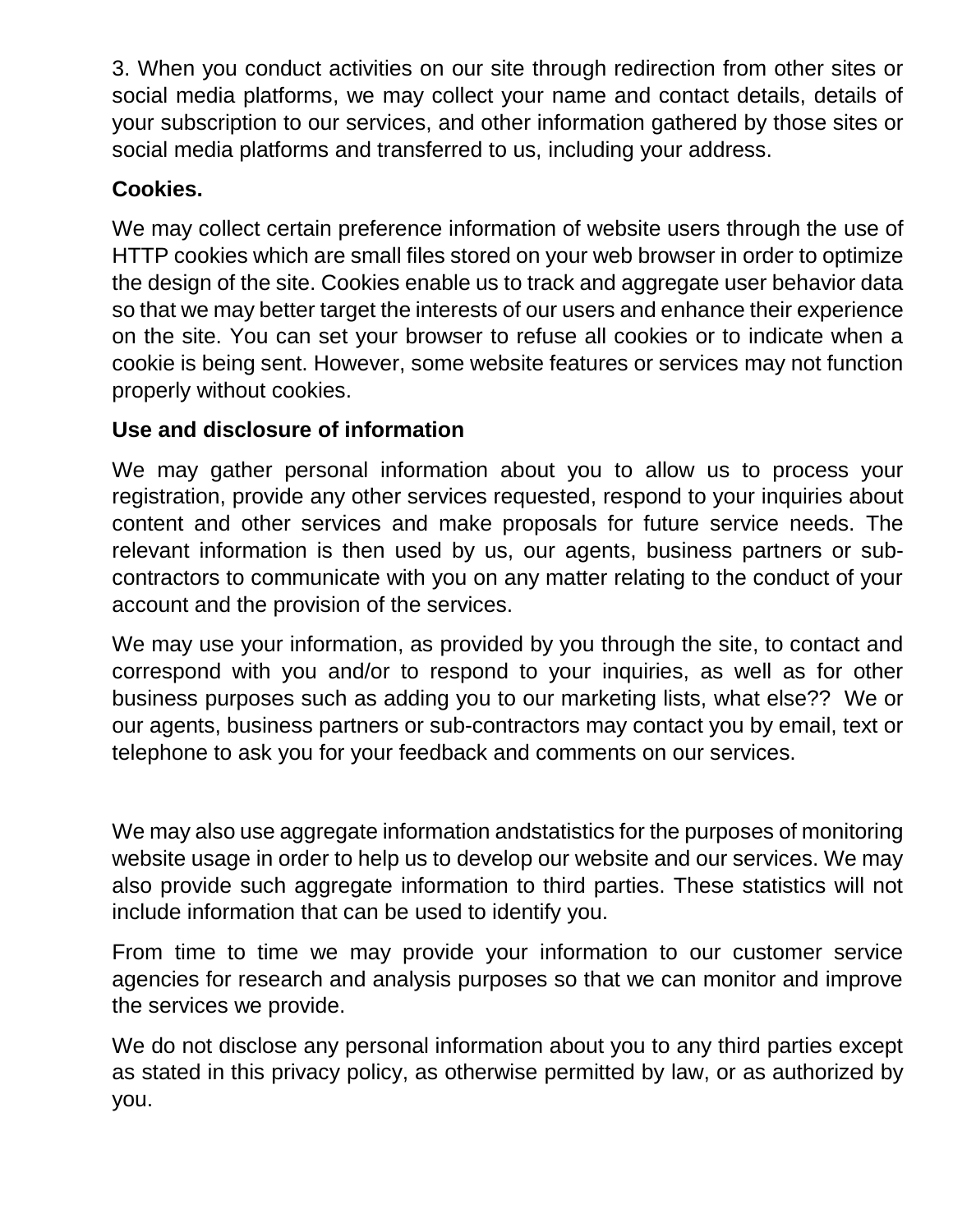We will only disclose your data to governmental authorities in cases where it is required by law. Our employees, agencies, and retailers are obliged by us to respect confidentiality.

## **Marketing and sharing information with Third Parties**

We may use your information to provide you with details about special features of our website or any of our services or products. We may also want to provide you with related information from third parties we think may be of interest to you. If you would rather not receive this information, please send us an email. If you agree to us providing you with third party marketing information, you can opt out at any time in the future

We may ourselves, or with third party vendors, use certain data we collect (e.g., information about browsing history, usage, interactions, demographics, account activity etc.) in connection with our own or partner/advertiser/vendor information to deliver targeted advertising to you when you visit other websites or our site. Cookies and other similar technologies described above may be used in this process as described in this privacy policy. We may use Ad Networks to deliver advertisements and related services to you on behalf of our advertisers.

We may invite you to participate in promotional activities, such as surveys, contests, special events, blogs and chats (**"Program"**). These Programs may be comarketed with one of ours business partner. If you participate in a Program, we may use personally identifiable information you provide. Your personally identifiable information may also be shared with our business partner and may also be used by our business partner if you indicate your interest in receiving communications directly from that company. If you elect to receive communications from our business partner, your information will be used by that company in accordance with its policies and this privacy policy will not apply to that company's use of your information. Please review all of the information about a Program before you provide us (or our business partners) with any Personally Identifiable Information.

## **Third party Advertisers**

Some banner ads provided by third parties may be displayed on our site. These ads contain cookies and may also contain web beacons. Unlike cookies and web beacons used by us in content it controls on the site, cookies or web beacons received with banner ads are collected by our advertisers and we do not have access to this information. We use third parties to serve some or all of the advertisements that are placed within the site and they may use information (not including Personally Identifiable Information) about your visits to the site and other websites to assist in serving advertisements to you. These companies may employ cookies, web beacons and action tags to measure advertising effectiveness. They